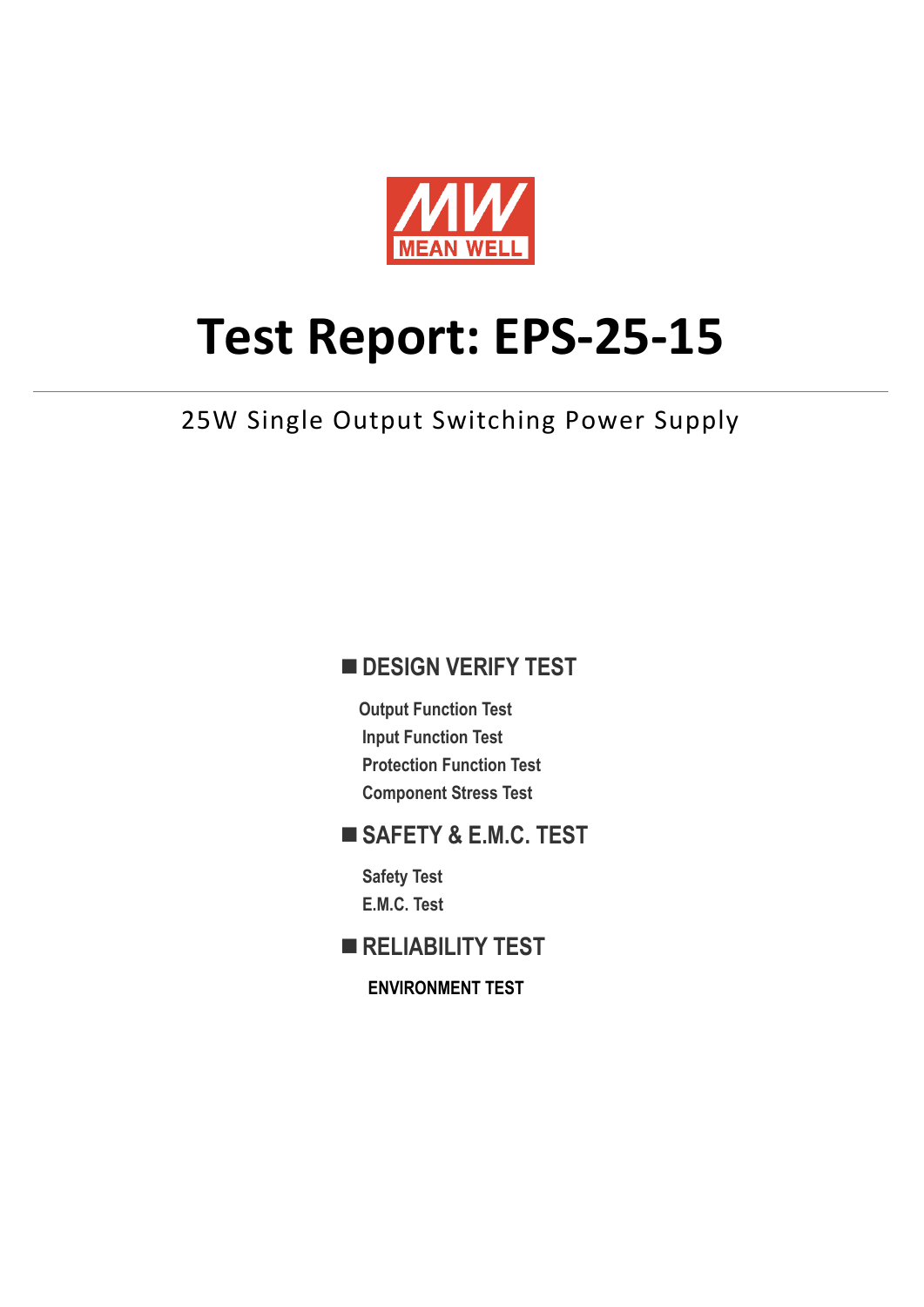

### **DESIGN VERIFY TEST**

#### **OUTPUT FUNCTION TEST**

| <b>NO</b>      | <b>TEST ITEM</b>                   | <b>SPECIFICATION</b>                                      | <b>TEST CONDITION</b>                                                                                                        | <b>RESULT</b>                                                                                 | <b>VERDICT</b> |
|----------------|------------------------------------|-----------------------------------------------------------|------------------------------------------------------------------------------------------------------------------------------|-----------------------------------------------------------------------------------------------|----------------|
| $\mathbf{1}$   | <b>RIPPLE &amp; NOISE</b>          | V1:100<br>mVp-p (Max)                                     | $I/P$ : 230VAC<br>O/P: FULL LOAD<br>Ta : $25^{\circ}$ C                                                                      | V1:<br>$50\,$<br>mVp-p (Max)                                                                  | P              |
| $\overline{2}$ | OUTPUT VOLTAGE<br>ADJUST RANGE     | CH1: $13.5V - 16.5V$                                      | $I/P$ : 230 VAC<br>I/P: 115 VAC<br>O/P: MIN LOAD<br>Ta : $25^{\circ}$ C                                                      | 12.830<br>$V \sim$<br>17.394<br>V/230 VAC<br>12.845<br>$V \sim$<br>17.394<br><b>V/115 VAC</b> | P              |
| 3              | <b>OUTPUT VOLTAGE</b><br>TOLERANCE | $V1: -1 % ~ 1% (Max)$                                     | I/P: 100 VAC / 264 VAC<br>O/P : FULL/ MIN LOAD<br>Ta : $25^{\circ}$ C                                                        | V1:<br>0.11<br>$% -$<br>$-0.11$<br>%                                                          | P              |
| 4              | LINE REGULATION                    | $V1: -0.5\% \sim 0.5\%$ (Max)                             | I/P: 100VAC ~ 264 VAC<br>O/P: FULL LOAD<br>Ta : $25^{\circ}$ C                                                               | V1:<br>$\%$ –<br>$-0.04$<br>%<br>0.04                                                         | P              |
| 5              | <b>LOAD REGULATION</b>             | $V1: -0.5 % ~ 0.5%$ (Max)                                 | $I/P$ : 230 VAC<br>O/P: FULL ~MIN LOAD<br>Ta : $25^{\circ}$ C                                                                | $V1$ :<br>$\%$ ~<br>%<br>0.08<br>$-0.08$                                                      | P              |
| 6              | SET UP TIME                        | 230VAC:<br>ms (Max)<br>1000<br>115VAC:<br>1000<br>ms(Max) | I/P: 230 VAC<br>I/P: 115 VAC<br>O/P: FULL LOAD<br>Ta : $25^{\circ}$ C                                                        | 230VAC/<br>562<br>ms<br>115VAC/<br>560<br>ms                                                  | P              |
| $\overline{7}$ | RISE TIME                          | 230VAC:<br>30<br>ms (Max)<br>115VAC:<br>30<br>ms (Max)    | $I/P$ : 230 VAC<br>$I/P$ : 115 VAC<br>O/P: FULL LOAD<br>Ta : $25^{\circ}$ C                                                  | 230VAC/<br>8.2<br>ms<br>115VAC/<br>$8.5\,$<br>ms                                              | P              |
| 8              | HOLD UP TIME                       | 230VAC:<br>50<br>ms (TYP)<br>115VAC:<br>ms (TYP)<br>16    | $I/P$ : 230 VAC<br>I/P: 115 VAC<br>O/P: FULL LOAD<br>Ta : $25^{\circ}$ C                                                     | 230VAC/<br>108<br>ms<br>115VAC/<br>23<br>ms                                                   | P              |
| 9              | OVER/UNDERSHOOT<br><b>TEST</b>     | $< +5\%$                                                  | $I/P$ : 230 VAC<br>O/P: FULL LOAD<br>Ta : $25^{\circ}$ C                                                                     | TEST:<br>$\%$<br>< 5                                                                          |                |
| 10             | DYNAMIC LOAD                       | V1:<br>1500<br>mVp-p                                      | I/P: 230 VAC<br>(1).O/P: FULL /Min LOAD 90%DUTY/<br>1KHZ<br>(2).O/P: FULL /Min LOAD 50%DUTY/<br>120HZ<br>Ta : $25^{\circ}$ C | (1)196<br>mVp-p<br>(2)262<br>mVp-p                                                            | P              |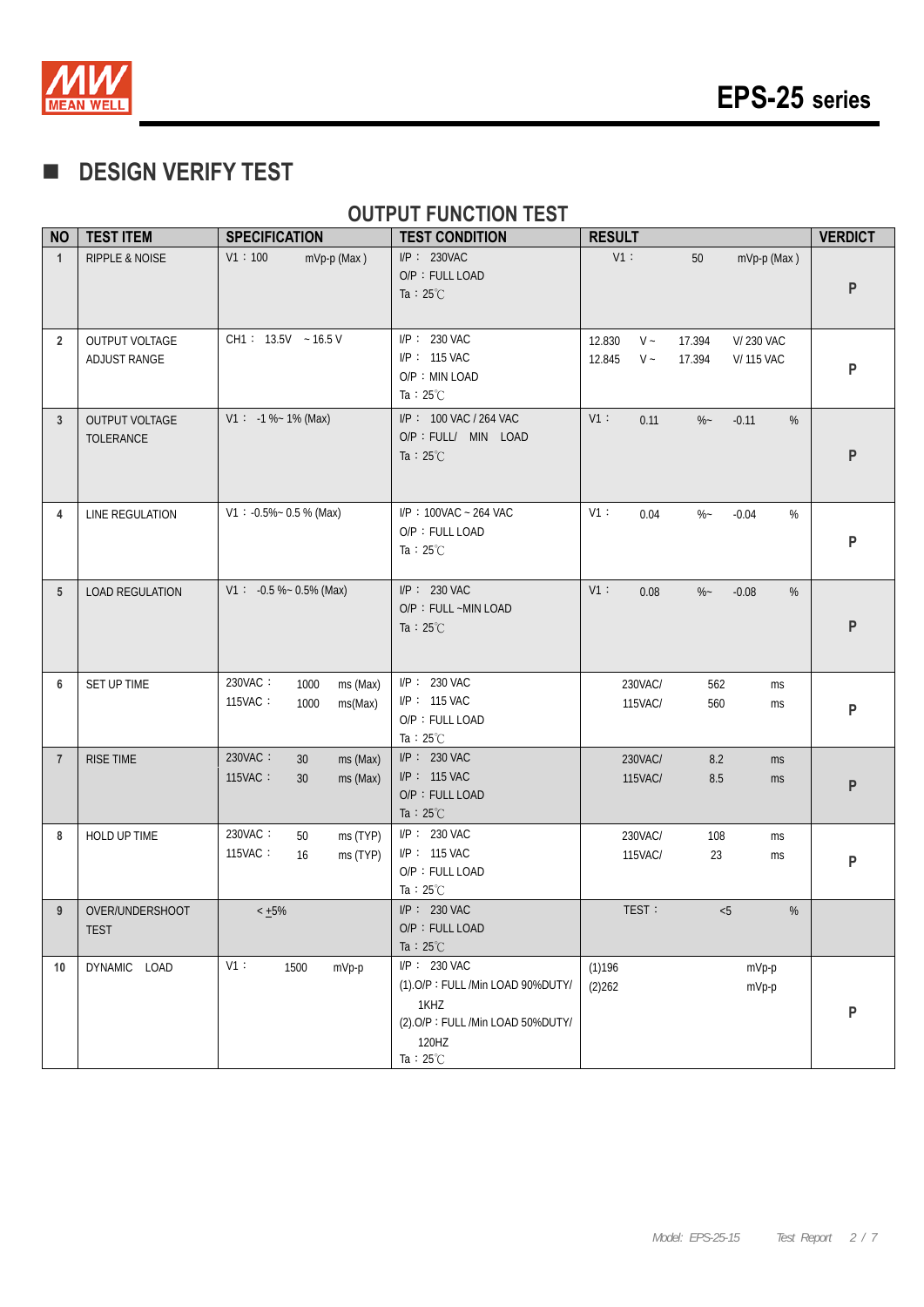

# **EPS-25 series**

#### **INPUT FUNCTION TEST**

| <b>NO</b>      | <b>TEST ITEM</b>                | <b>SPECIFICATION</b>                                  | <b>TEST CONDITION</b>                                                                                                                                                                         | <b>RESULT</b>                                         | <b>VERDICT</b> |
|----------------|---------------------------------|-------------------------------------------------------|-----------------------------------------------------------------------------------------------------------------------------------------------------------------------------------------------|-------------------------------------------------------|----------------|
| $\mathbf{1}$   | <b>INPUT VOLTAGE RANGE</b>      | 85VAC~264 VAC                                         | I/P: TESTING<br>O/P: FULL LOAD<br>Ta : $25^{\circ}$ C<br>IP:<br>LOW-LINE-3V=82 V<br>HIGH-LINE+15%=300 V<br>O/P: FULL/MIN LOAD<br>ON: 30 Sec. OFF: 30 Sec 10MIN<br>(AC POWER ON/OFF NO DAMAGE) | 54.6 V~264V<br>TEST: OK                               | P              |
| $\overline{2}$ | <b>INPUT FREQUENCY</b><br>RANGE | 47HZ ~63 HZ<br>NO DAMAGE OSC                          | I/P: 100VAC ~ 264 VAC<br>O/P: FULL~MIN LOAD<br>Ta $:25^{\circ}$ C                                                                                                                             | TEST: OK                                              | P              |
| 3              | <b>EFFICIENCY</b>               | 87% (TYP)                                             | $I/P: 230$ VAC<br>O/P: FULL LOAD<br>Ta : $25^{\circ}$ C                                                                                                                                       | 88.87<br>$\%$                                         | P              |
| 4              | <b>INPUT CURRENT</b>            | 230V/<br>A (TYP)<br>0.4<br>$115$ V/<br>A (TYP)<br>0.6 | I/P: 230 VAC<br>I/P: 115 VAC<br>O/P: FULL LOAD<br>Ta : $25^{\circ}$ C                                                                                                                         | A/230 VAC<br>0.25<br>$=$<br>0.43<br>A/ 115 VAC<br>$=$ | P              |
| 5              | <b>INRUSH CURRENT</b>           | 230V/<br>35<br>A (TYP)<br><b>COLD START</b>           | $I/P$ : 230 VAC<br>O/P: FULL LOAD<br>Ta : $25^{\circ}$ C                                                                                                                                      | A/230 VAC<br>$I = 29$                                 | P              |
| 6              | <b>LEAKAGE CURRENT</b>          | mA / 240 VAC<br>$\overline{1}$<br>$\langle$           | $I/P$ : 264 VAC<br>$O/P$ : Min LOAD<br>Ta : $25^{\circ}$ C                                                                                                                                    | $L-FG$ :<br>0.2<br>mA<br>$N-FG$ :<br>0.14<br>mA       | P              |
| $\overline{7}$ | NO LOAD CONSUMPTION             | W<br>0.3<br>$\,<\,$                                   | $I/P$ : 240VAC<br>$O/P : NO$ LOAD<br>Ta : $25^{\circ}$ C                                                                                                                                      | 0.16<br>W<br>$\,<\,$                                  | P              |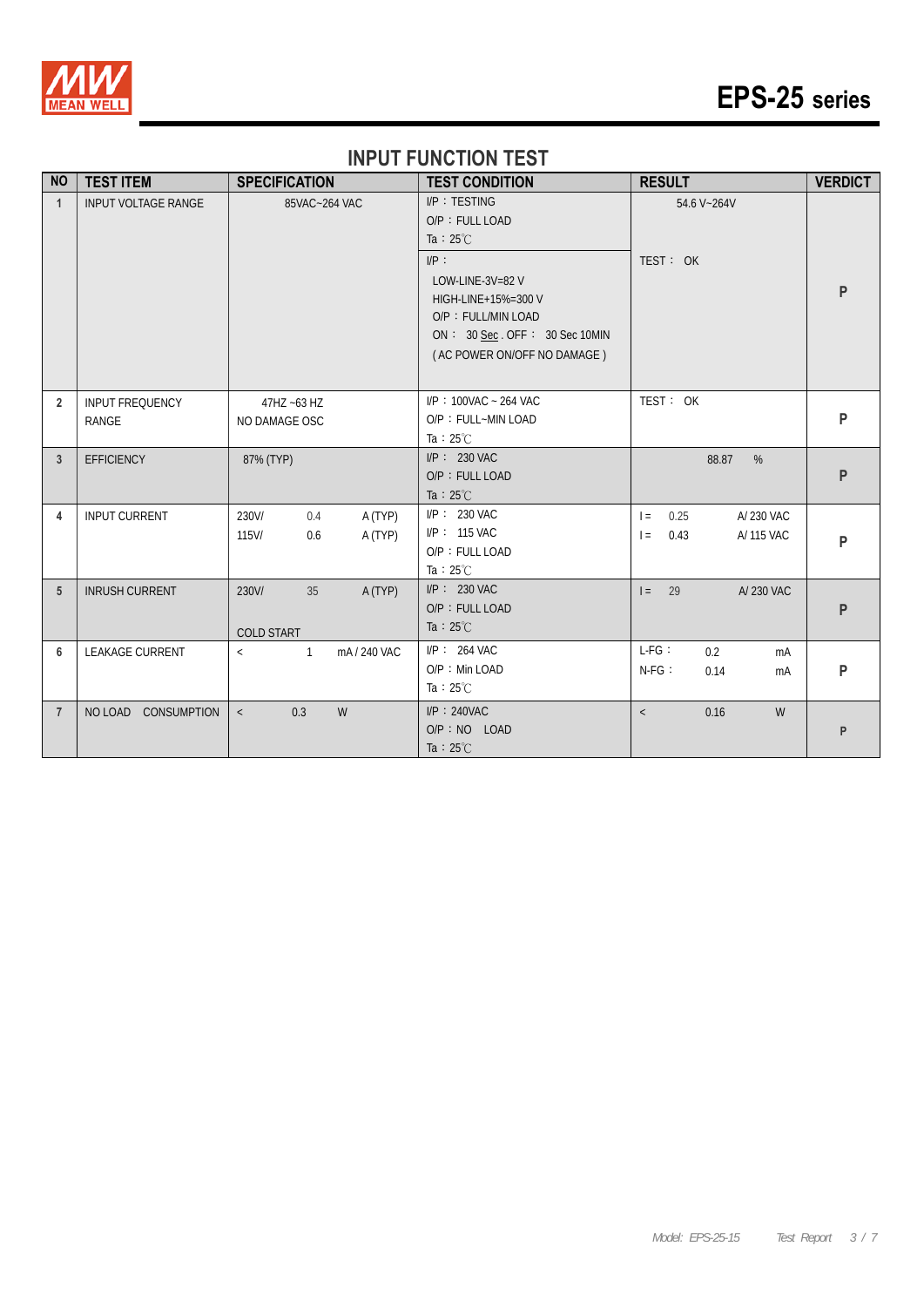

# **EPS-25 series**

#### **PROTECTION FUNCTION TEST**

| <b>NO</b>      | <b>TEST ITEM</b>            | <b>SPECIFICATION</b>                          | <b>TEST CONDITION</b>                                                      | <b>RESULT</b>                                                                                              | <b>VERDICT</b> |
|----------------|-----------------------------|-----------------------------------------------|----------------------------------------------------------------------------|------------------------------------------------------------------------------------------------------------|----------------|
|                | <b>OVER LOAD PROTECTION</b> | $115\% - 160\%$                               | $I/P: 230$ VAC<br>$I/P: 115$ VAC<br>O/P: TESTING<br>Ta : $25^{\circ}$ C    | 131.7%/230 VAC<br>135%/115 VAC<br>Hiccup mode, recovers automatically<br>after fault condition is removed. | P              |
| $\overline{2}$ | OVER VOLTAGE PROTECTION     | CH1: 17.25V ~20.25 V                          | $I/P$ : 230 VAC<br>$I/P$ : 115 VAC<br>O/P: MIN LOAD<br>Ta : $25^{\circ}$ C | 19.108 V/ 230 VAC<br>19.180V/115 VAC<br>Shut down Re- power ON                                             | P              |
| 3              | <b>SHORT PROTECTION</b>     | <b>SHORT EVERY OUTPUT</b><br>1 HOUR NO DAMAGE | $I/P$ : 264 VAC<br>O/P: FULL LOAD<br>Ta : $25^{\circ}$ C                   | NO DAMAGE<br><b>Hiccup Mode</b>                                                                            | P              |

#### **COMPONENT STRESS TEST**

| <b>NO</b>      | <b>TEST ITEM</b>                  | <b>SPECIFICATION</b>       | <b>TEST CONDITION</b>           | <b>RESULT</b> |        |        | <b>VERDICT</b> |
|----------------|-----------------------------------|----------------------------|---------------------------------|---------------|--------|--------|----------------|
| 1              | Power Transistor                  | Rated:<br>Q1               | $I/P$ : High-Line +3V = 267 V   | (1)           | 536    | $\vee$ |                |
|                | (D to S) or (C to E) Peak Voltage | STF6N62K3 5.5A/620V        | O/P: (1) Full Load Turn on      | (2)           | 480    | V      |                |
|                |                                   |                            | (2) Output Short                | (3)           | 532    | V      | P              |
|                |                                   |                            | (3) Full load continue          |               |        |        |                |
|                |                                   |                            | Ta: $25^{\circ}$ C              |               |        |        |                |
| $\overline{2}$ | Diode Peak Voltage                | Rated:<br>D <sub>100</sub> | $I/P$ : High-Line +3V = 267 V   | (1)           | 68.8   | $\vee$ |                |
|                |                                   | PFR20L100CT 20A/100V       | O/P: (1) Full Load Turn on      | (2)           | 52.8   | V      |                |
|                |                                   |                            | (2) Output Short                | (3)           | 68.4   | $\vee$ | P              |
|                |                                   |                            | (3) Full load continue          |               |        |        |                |
|                |                                   |                            | Ta: $25^{\circ}$ C              |               |        |        |                |
| 3              | Clamp Diode Peak Voltage          | Rated:<br>D <sub>1</sub>   | $I/P$ : High-Line +3V = 267 V   | (1)           | 484    | $\vee$ |                |
|                |                                   | 2A/800V GP20K              | O/P: (1) Dynamic Load           | (2)           | 488    | $\vee$ |                |
|                |                                   |                            | 90%Duty/1KHz                    |               |        |        | Þ              |
|                |                                   |                            | (2) Full load continue          |               |        |        |                |
|                |                                   |                            | Ta: $25^{\circ}$ C              |               |        |        |                |
| 4              | Input Capacitor Voltage           | C <sub>5</sub><br>Rated:   | $I/P$ : High-Line +3V = 267 V   | (1)           | 380.19 | $\vee$ |                |
|                |                                   | 56u/400V 105℃ 18*25 VZ     | O/P: (1) Full Load Turn on /Off | (2)           | 374.97 | V      |                |
|                |                                   |                            | (2) Min load Turn on /Off       | (3)           | 376.19 | $\vee$ | P              |
|                |                                   |                            | (3) Full Load /Min load         |               |        |        |                |
|                |                                   |                            | Change                          |               |        |        |                |
|                |                                   |                            | Ta: $25^{\circ}$ C              |               |        |        |                |
| 5              | Control IC Voltage Test           | Rated:<br>U1               | $I/P$ : High-Line +3V = 267 V   | (1)           | 15.123 | $\vee$ |                |
|                |                                   | LD7750R 11V~25V            | O/P: (1) Full Load Turn on /Off | (2)           | 13.715 | V      |                |
|                |                                   |                            | (2) Min load Turn on /Off       | (3)           | 14.893 | V      |                |
|                |                                   |                            | (3) Full Load /Min load         |               |        |        | P              |
|                |                                   |                            | Change                          |               |        |        |                |
|                |                                   |                            | Ta: $25^{\circ}$ C              |               |        |        |                |
|                |                                   |                            |                                 |               |        |        |                |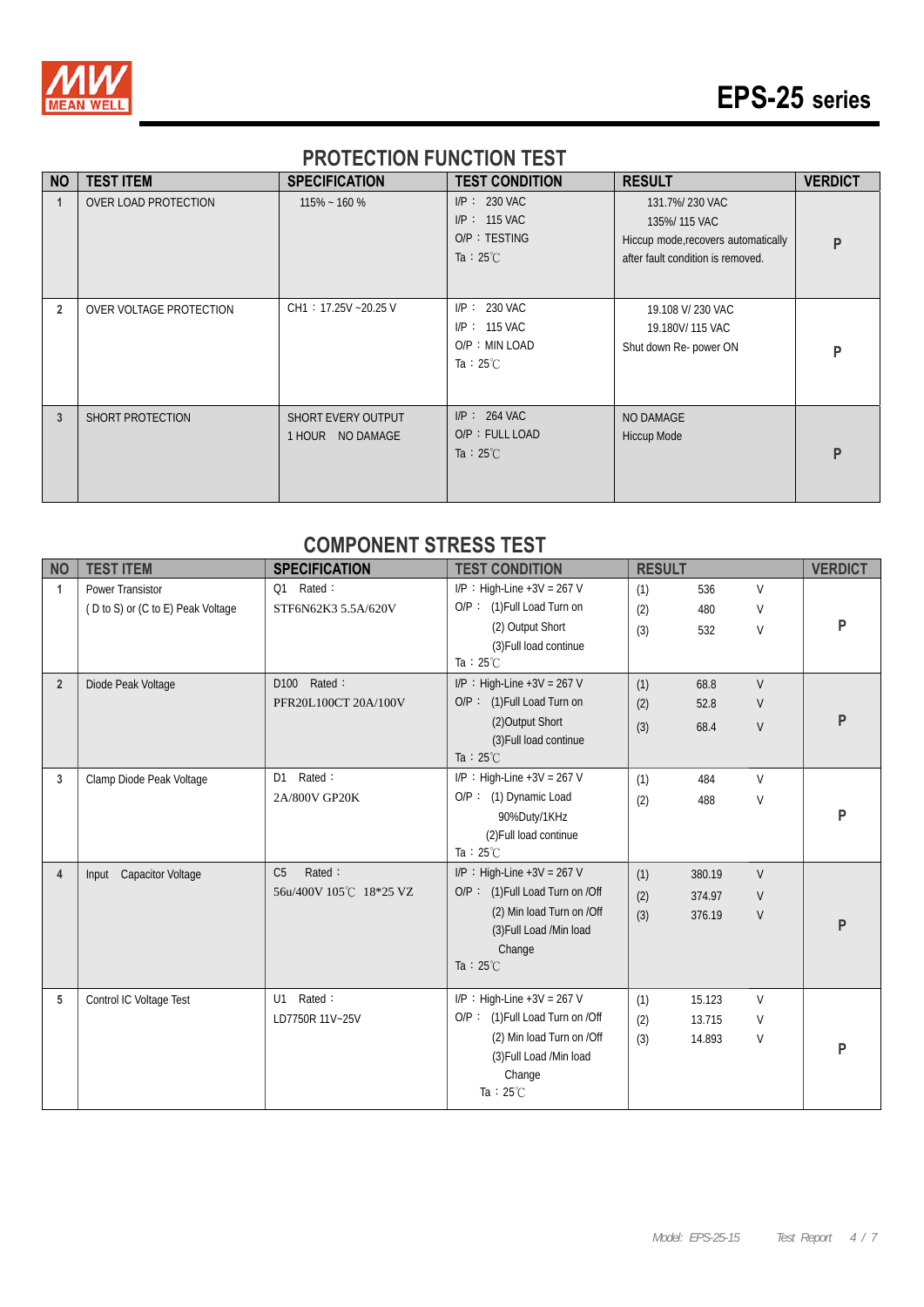

# **SAFETY & E.M.C. TEST**

|                | <b>SAFEIY IESI</b>          |                                                                                                         |                                                                                                             |                                                                                                   |                |  |  |
|----------------|-----------------------------|---------------------------------------------------------------------------------------------------------|-------------------------------------------------------------------------------------------------------------|---------------------------------------------------------------------------------------------------|----------------|--|--|
| <b>NO</b>      | <b>TEST ITEM</b>            | <b>SPECIFICATION</b>                                                                                    | <b>TEST CONDITION</b>                                                                                       | <b>RESULT</b>                                                                                     | <b>VERDICT</b> |  |  |
|                | WITHSTAND VOLTAGE           | $I/P-O/P$ : $3$ KVAC/min<br>$I/P\text{-}FG: 1.5 KVAC/min$<br>$O/P$ -FG: 0.5 KVAC/min                    | $I/P$ -O/P : 3.6 KVAC/min<br>$I/P\text{-}FG: 1.8$ KVAC/min<br>$O/P-FG: 0.6$ KVAC/min<br>Ta : $25^{\circ}$ C | $I/P-O/P$ :<br>0.931<br>mA<br>$I/P-FG$ :<br>mA<br>1.813<br>$O/P-FG$ :<br>0.141<br>mA<br>NO DAMAGE | P              |  |  |
| $\overline{2}$ | <b>ISOLATION RESISTANCE</b> | $I/P$ -O/P: 500VDC>100M $\Omega$<br>$I/P\text{-FG}: 500VDC > 100M\Omega$<br>$O/P-FG: 500VDC>100M\Omega$ | $I/P$ - $O/P$ :<br>500 VDC<br>$I/P-FG$ :<br>500 VDC<br>$O/P-FG$ :<br>500 VDC<br>Ta: 25°C/70%RH              | $I/P-O/P$ :<br>GΩ<br>30<br>$I/P-FG$ :<br>30<br>$G\Omega$<br>$O/P-FG$ :<br>GΩ<br>30<br>NO DAMAGE   | P              |  |  |
| 3              | <b>GROUNDING CONTINUITY</b> | FG(PE) TO CHASSIS<br>OR TRACE < $100 \text{ m}\Omega$                                                   | $40$ A $/$ 2min<br>Ta: 25℃ / 70%RH                                                                          | 14<br>mΩ                                                                                          | p              |  |  |

|                | <b>E.M.C TEST</b>                              |                                                              |                                                                  |                                      |                |  |  |  |
|----------------|------------------------------------------------|--------------------------------------------------------------|------------------------------------------------------------------|--------------------------------------|----------------|--|--|--|
| <b>NO</b>      | <b>TEST ITEM</b>                               | <b>SPECIFICATION</b>                                         | <b>TEST CONDITION</b>                                            | <b>RESULT</b>                        | <b>VERDICT</b> |  |  |  |
| $\mathbf{1}$   | <b>HARMONIC</b>                                | EN61000-3-2<br><b>CLASS A</b><br><b>CLASS D</b>              | I/P: 230 VAC/50HZ<br>O/P: FULL LOAD<br>Ta : $25^{\circ}$ C       | PASS                                 | P              |  |  |  |
| $\overline{2}$ | <b>CONDUCTION</b>                              | EN55022<br><b>CLASS B</b>                                    | I/P: 230 VAC (50HZ)<br>O/P: FULL/50% LOAD<br>Ta : $25^{\circ}$ C | <b>PASS</b><br>Test by certified Lab | P              |  |  |  |
| 3              | <b>RADIATION</b>                               | EN55022<br><b>CLASS B</b>                                    | I/P: 230 VAC (50HZ)<br>O/P: FULL LOAD<br>Ta : $25^{\circ}$ C     | PASS<br>Test by certified Lab        | P              |  |  |  |
| $\overline{4}$ | E.S.D                                          | EN61000-4-2<br><b>INDUSTRY</b><br>AIR: 8KV / Contact: 4KV    | $I/P$ : 230 VAC/50HZ<br>O/P: FULL LOAD<br>Ta : $25^{\circ}$ C    | CRITERIA A                           | P              |  |  |  |
| 5              | E.F.T                                          | EN61000-4-4<br><b>INDUSTRY</b><br>INPUT: 2KV                 | I/P: 230 VAC/50HZ<br>O/P: FULL LOAD<br>Ta : $25^{\circ}$ C       | CRITERIA A                           | P              |  |  |  |
| 6              | <b>SURGE</b>                                   | IEC61000-4-5<br><b>INDUSTRY</b><br>LN : 2KV<br>$L.N-PE: 4KV$ | I/P: 230 VAC/50HZ<br>O/P: FULL LOAD<br>Ta : $25^{\circ}$ C       | CRITERIA A                           | P              |  |  |  |
| 7              | Test by certified Lab $\&$ Test Report Prepare |                                                              |                                                                  |                                      |                |  |  |  |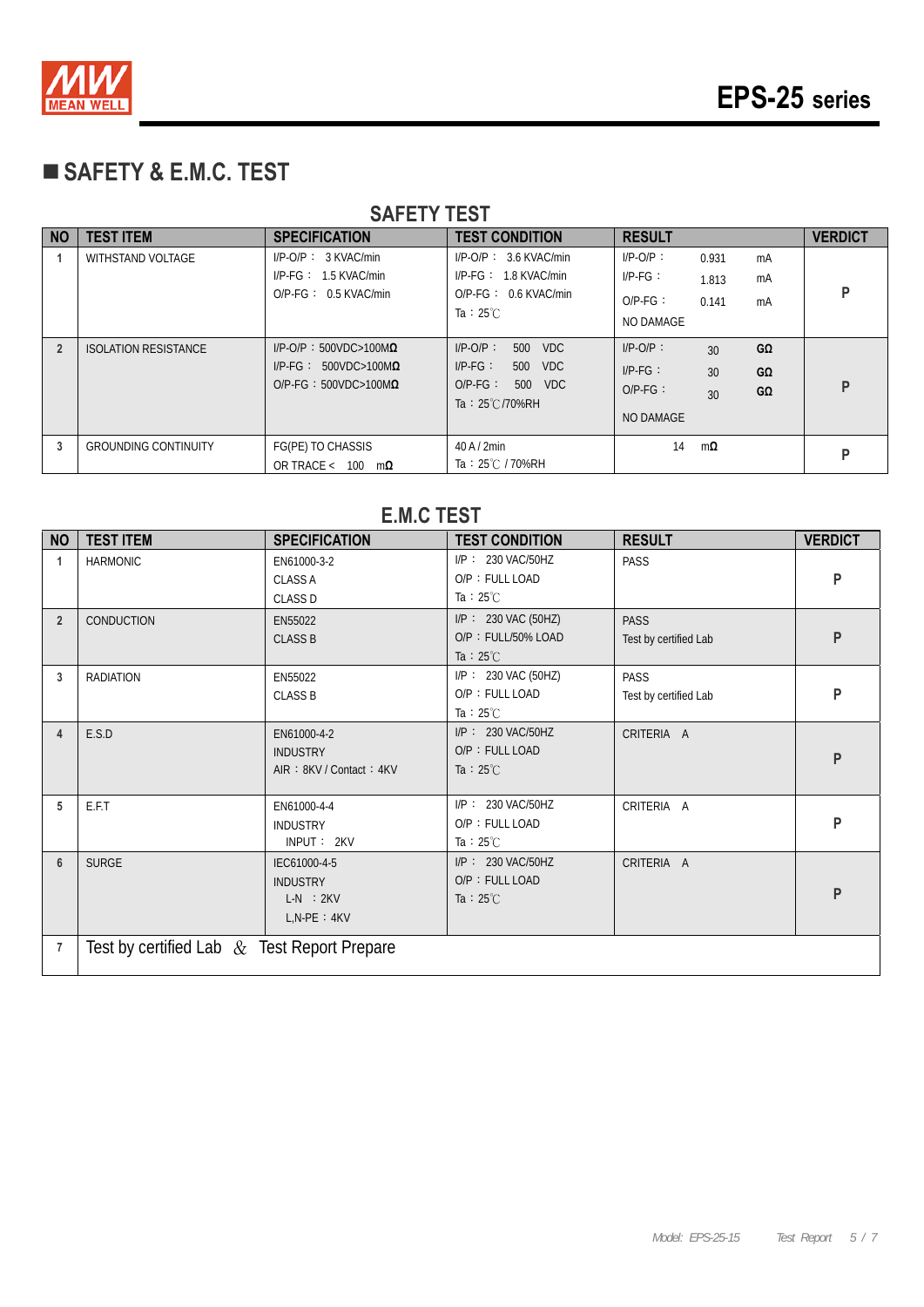

# **RELIABILITY TEST**

#### **ENVIRONMENT TEST**

| <b>NO</b>      | <b>TEST ITEM</b>             |                            | <b>SPECIFICATION</b>                                   | <b>TEST CONDITION</b>                                                        |                            | <b>RESULT</b> |                      | <b>VERDICT</b>     |
|----------------|------------------------------|----------------------------|--------------------------------------------------------|------------------------------------------------------------------------------|----------------------------|---------------|----------------------|--------------------|
| $\overline{1}$ | TEMPERATURE RISE TEST        |                            | $MODEL : EPS-25-5$                                     |                                                                              |                            |               |                      |                    |
|                |                              |                            | 1. ROOM AMBIENT BURN-IN: 0.5 HRS                       |                                                                              |                            |               |                      |                    |
|                |                              |                            |                                                        | $I/P$ : 230VAC O/P: FULLLOAD Ta=28.1 °C                                      |                            |               |                      |                    |
|                |                              |                            | 2. HIGH AMBIENT BURN-IN: 5 HRS                         | I/P: 230VAC O/P: FULL LOAD Ta=52.5 °C                                        |                            |               |                      |                    |
|                |                              |                            |                                                        |                                                                              |                            |               |                      |                    |
|                |                              | <b>NO</b>                  | Position                                               | P/N                                                                          |                            | ROOM AMBIENT  | <b>HIGH AMBIENT</b>  |                    |
|                |                              |                            |                                                        | LF LF901 OTC-17 0.5A 11mH                                                    | Ta= 28.1 $^{\circ}$ C      |               | Ta= $52.5\text{ °C}$ |                    |
|                |                              | $\mathbf{1}$               | LF <sub>1</sub>                                        | C/X2 474/275VAC 20% P=15                                                     | $54.1^{\circ}$ C           |               | 72.1°C               |                    |
|                |                              | $\overline{2}$             | C <sub>1</sub>                                         | R.46                                                                         | $47.6^{\circ}$ C           |               | $66.5^{\circ}$ C     |                    |
|                |                              | 3                          | BD <sub>1</sub>                                        | BD 4A/800V SILICON<br>UR4KB80                                                | $56.3$ °C                  |               | 74.0°C               |                    |
|                |                              | $\overline{4}$             | Q <sub>1</sub>                                         | FET STF6N62K3 5.5A/620V                                                      | 84.7°C                     |               | 107.8°C              | P                  |
|                |                              | 5                          | C <sub>5</sub>                                         | 56u/400V 105°C 18*25 VZ                                                      | $52.6^{\circ}$ C           |               | 72.2°C               |                    |
|                |                              | 6                          | D <sub>1</sub>                                         | RD 2A/800V GP20K T-52mm                                                      | 71.0°C                     |               | $91.9^{\circ}$ C     |                    |
|                |                              | $7^{\circ}$                | D <sub>40</sub><br>C <sub>40</sub>                     | RD 1A/1KV 1N4007 T-52mm<br>C/E 33u/50V L5Kh 6.3*11 KY                        | $64.1^{\circ}$ C<br>49.0°C |               | 83.2°C<br>68.3°C     |                    |
|                |                              | 8<br>9                     | T <sub>1</sub>                                         | MT TF2405 PQ-2020 EPS-25-5                                                   | 71.9°C                     |               | $92.0^{\circ}$ C     |                    |
|                |                              | 10 <sup>°</sup>            | U1                                                     | B<br><b>LD7750R</b>                                                          | $65.9^{\circ}C$            |               | 85.1°C               |                    |
|                |                              | 11                         | D <sub>100</sub>                                       | SBD PFR30L45CT 30A/45V                                                       | 68.1°C                     |               | $90.2$ °C            |                    |
|                |                              | $12 \overline{ }$          | C <sub>105</sub>                                       | C/FPCON 1500u/6.3V C 10*10                                                   | 69.1°C                     |               | $90.9^{\circ}$ C     |                    |
|                |                              |                            |                                                        | <b>FV</b><br>C/E 1000u/16V UL10Kh 10*16                                      |                            |               |                      |                    |
|                |                              | 13                         | C106                                                   | ZLH                                                                          | $60.4$ °C                  |               | 84.1°C               |                    |
| $\overline{2}$ | OVER LOAD BURN-IN TEST       | NO DAMAGE                  |                                                        | $I/P$ : 230 VAC                                                              |                            | TEST: OK      |                      |                    |
|                |                              | 1 HOUR (MIN)               |                                                        | O/P: 137 % LOAD                                                              |                            |               |                      | $\mathsf{P}$       |
|                |                              |                            |                                                        | Ta : $25^{\circ}$ C                                                          |                            |               |                      |                    |
| 3              | LOW TEMPERATURE              |                            | TURN ON AFTER 2 HOUR                                   | $I/P$ : 264VAC/100VAC                                                        |                            | TEST: OK      |                      |                    |
|                | <b>TURN ON TEST</b>          |                            |                                                        | O/P: 100 % LOAD                                                              |                            |               |                      | P                  |
|                |                              |                            |                                                        | Ta= $-35$ °C                                                                 |                            |               |                      |                    |
| 4              | <b>HIGH HUMIDITY</b>         |                            | AFTER 12 HOURS                                         | $I/P$ : 272 VAC                                                              |                            | TEST: OK      |                      |                    |
|                | <b>HIGH TEMPERATURE</b>      | IN CHAMBER ON              |                                                        | O/P: FULL LOAD                                                               |                            |               |                      | P                  |
|                | HIGH VOLTAGE<br>TURN ON TEST | CONTROL 50 °C<br>NO DAMAGE |                                                        | Ta= 50 $^{\circ}$ C<br>HUMIDITY= 95 %R.H                                     |                            |               |                      |                    |
|                |                              |                            |                                                        |                                                                              |                            |               |                      |                    |
| 5              | TEMPERATURE                  |                            | $\pm$ 0.03%(0~50°C)                                    | $I/P$ : 230 VAC                                                              |                            |               | $+0.00\%$ (0~50°C)   |                    |
|                | COEFFICIENT                  |                            |                                                        | O/P: FULL LOAD                                                               |                            |               |                      | P                  |
|                |                              |                            |                                                        |                                                                              |                            |               |                      |                    |
| 6              | STORAGE TEMPERATURE TEST     |                            |                                                        | 1. Thermal shock Temperature: $-45^{\circ}\text{C} \sim +90^{\circ}\text{C}$ |                            | <b>OK</b>     |                      |                    |
|                |                              |                            | 2. Temperature change rate $:25^{\circ}\text{C}$ / MIN |                                                                              |                            |               |                      |                    |
|                |                              |                            |                                                        | 3. Dwell time low and high temperature : 30 MIN/EACH                         |                            |               |                      | P                  |
|                |                              |                            | 4. Total test cycle: 5 CYCLE                           |                                                                              |                            |               |                      |                    |
|                |                              |                            | 5. Input/Output condition: STATIC                      |                                                                              |                            |               |                      |                    |
| 7              | THERMAL SHOCK TEST           |                            |                                                        | 1. Thermal shock Temperature: $-35^{\circ}\text{C} \sim +55^{\circ}\text{C}$ |                            | <b>OK</b>     |                      |                    |
|                |                              |                            | 2. Temperature change rate $:25^{\circ}\text{C}$ / MIN |                                                                              |                            |               |                      |                    |
|                |                              |                            |                                                        | 3. Dwell time low and high temperature : 30 MIN/EACH                         |                            |               |                      |                    |
|                |                              |                            | 4. Total test cycle: 10 CYCLE                          |                                                                              |                            |               |                      |                    |
|                |                              |                            | turn on 58sec; turn off 2sec                           | 5. Input/Output condition: 230VAC/Full Load AC ON/OFF TEST                   |                            |               |                      |                    |
|                |                              |                            |                                                        |                                                                              |                            |               | Model: EPS-25-15     | Test Report<br>6/7 |